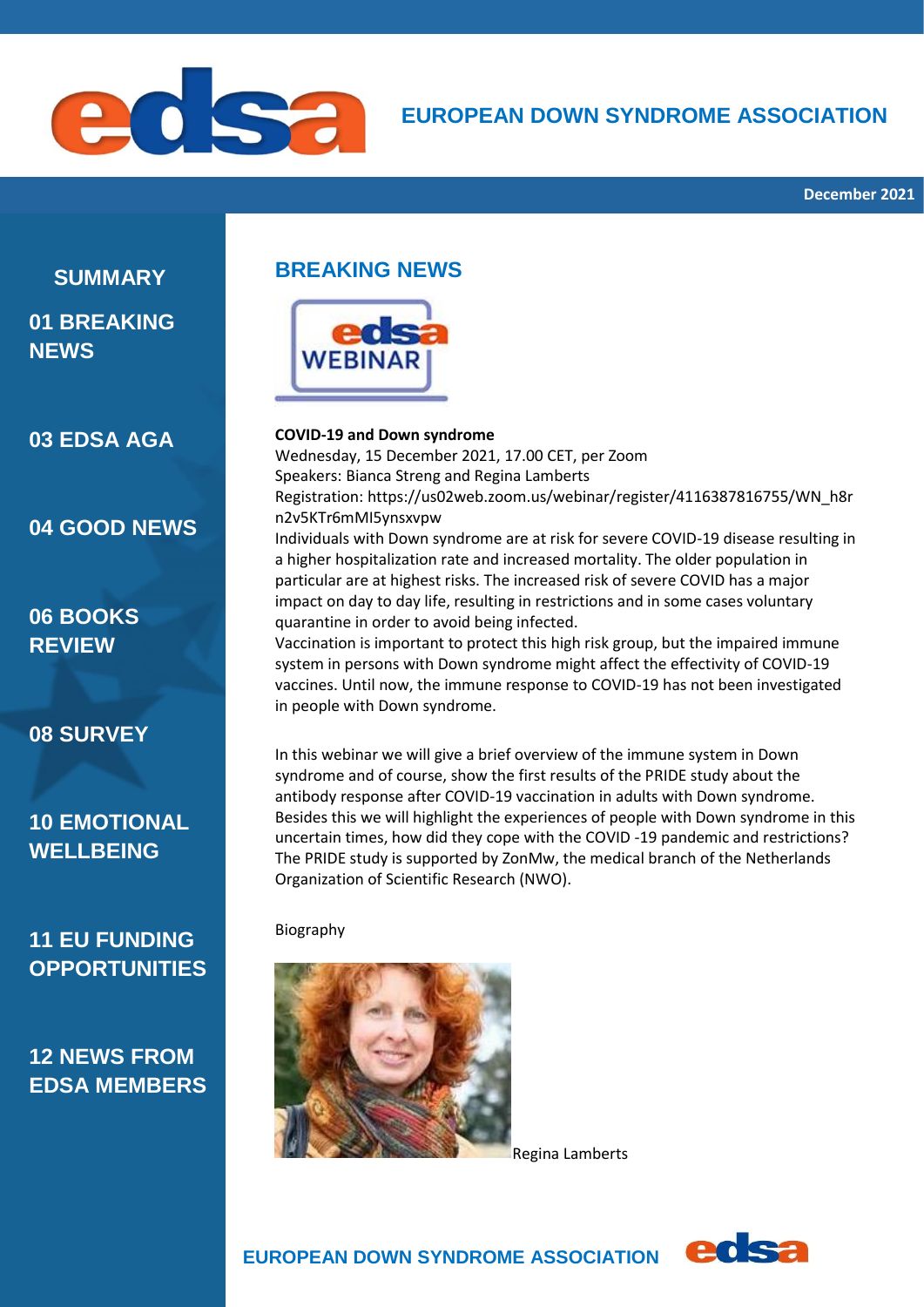Regina Lamberts is the Director of 'Stichting Down Syndroom', the Dutch Down Syndrome Foundation, member of the EDSA. Regina is a psychologist and, in addition to being a director, she is also an expert in the field of Down syndrome. From the start of the pandemic, Regina has collected information about corona and Down Syndrome. The Down Syndrome Foundation is at the center of the Downs community with regard to providing information on this subject.



Bianca Streng

Bianca Streng is a Medical Doctor and PhD candidate working in the respirator viral research group led by Louis Bont at the Wilhelmina's Children's Hospital (WKZ) of the University Medical Center Utrecht, the Netherlands. Under supervision of Dr. Joanne Wildenbeest, she has led the PRIDE consortium investigating the immune response of individuals with Down syndrome after COVID-19 vaccination, including premature aging of the cellular immune system.

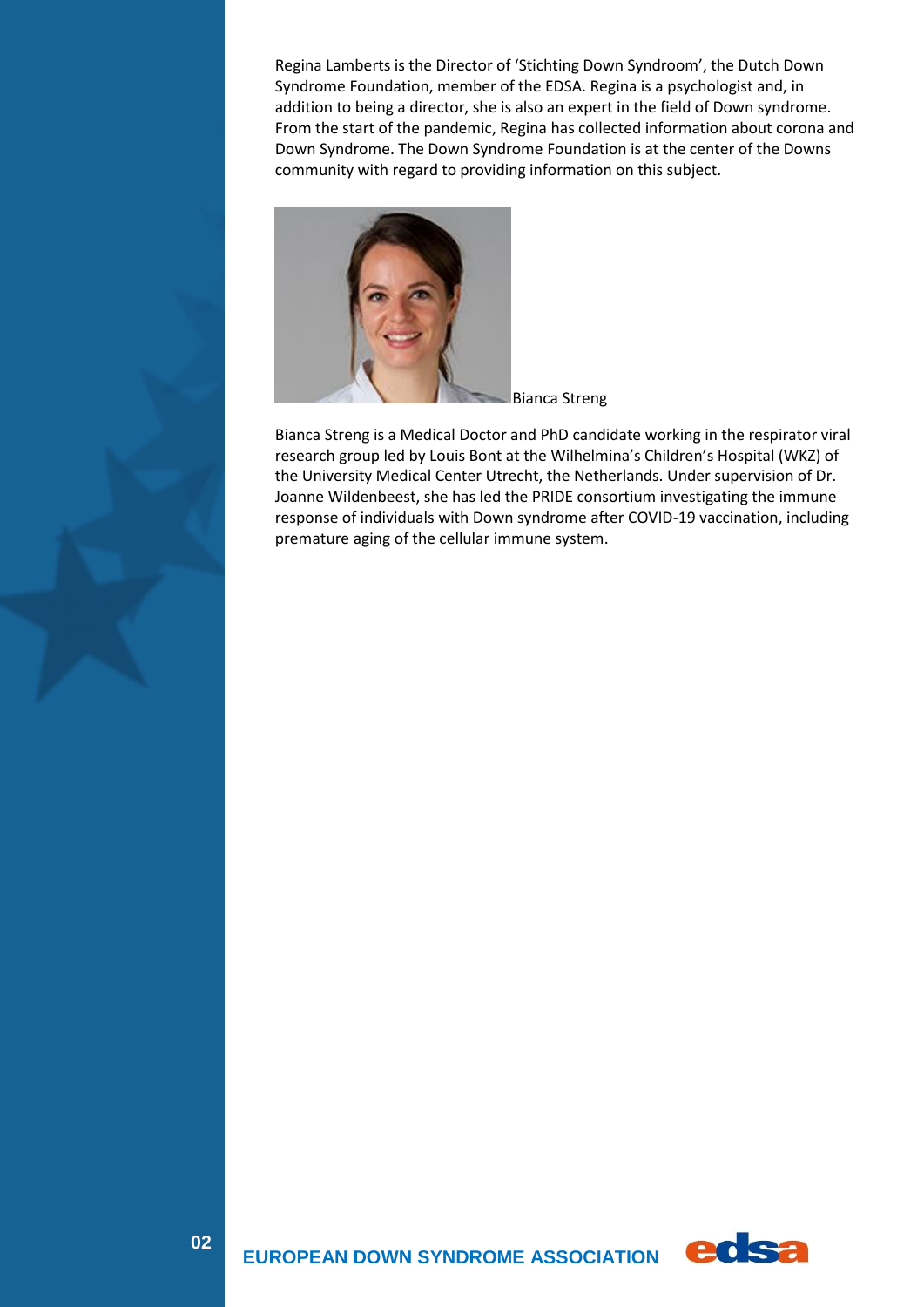### **EDSA AGA 2021**



EUROPEAN DOWN SYNDROME ASSOCIATION

To all edsa members,

by clicking on the following link [https://drive.google.com/file/d/1N5O\\_iTAbF5B\\_WKQvluTMRtmduycwovmU/view?](https://drive.google.com/file/d/1N5O_iTAbF5B_WKQvluTMRtmduycwovmU/view?usp=sharing) [usp=sharing](https://drive.google.com/file/d/1N5O_iTAbF5B_WKQvluTMRtmduycwovmU/view?usp=sharing)

you can read the minutes of the last aga!!

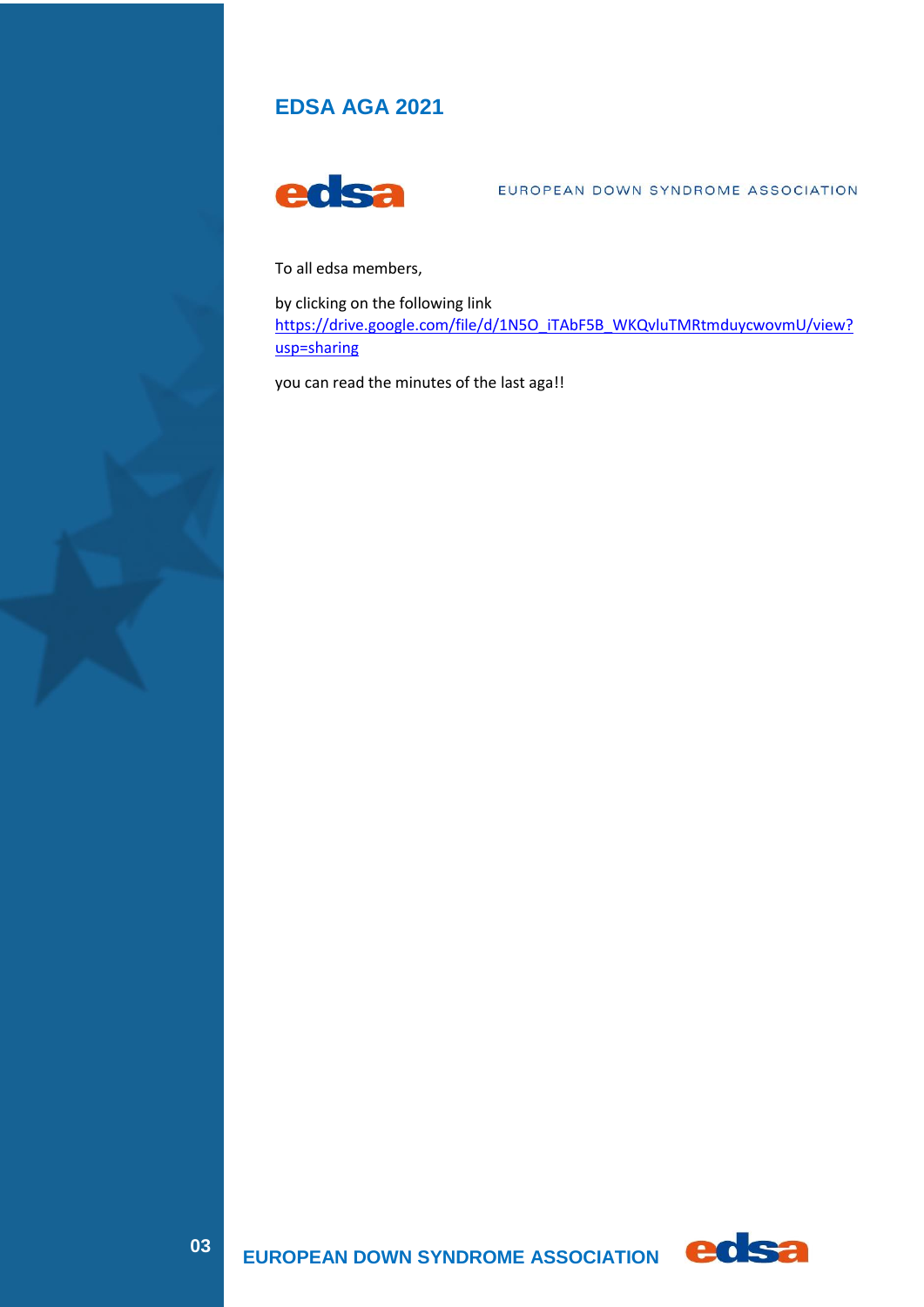#### **GOOD NEWS**

**France's First Public Official with Down Syndrome Helps Everyone See Disability Differently**



In the town of Arras in northern France, the country's first ever appointed official with Down syndrome is leading from the front, changing hearts and minds and bringing a new perspective on mental disability.

In 2020, Éléonore Laloux was appointed municipal councilor of Arras under the mayor Frédéric Leturque, for which she has received continual praise for her colorful nature, her insatiable desire to make people smile, and for promoting the inclusivity of disabled persons in society.

On October 15th, Ms. Laloux was awarded membership of the National Order of Merit, the second highest civilian honor roll in the country.

"Inclusion isn't something that we just think about; it's not a generous act. It's our duty," Mayor Leturque [told the Christian Science Monitor.](https://www.csmonitor.com/World/Europe/2021/1015/Eleonore-Laloux-helps-France-see-disability-differently?cmpid=ema:mkt:20211021&src=highlight) "Eléonore has helped the entire town progress in terms of how we see disability."

Along with holding down a part-time job at a hospital, a packed volunteer schedule, and a board position on Down Up, a nonprofit her father launched to support community members with Down syndrome and their families, Laloux has made numerous adjustments to everyday community features in Arras to support disabled people; not exclusively those with Down syndrome, but other forms as well.

Arras' famous town center, town hall, and belfry are a UNESCO Heritage Site, and for those who can't ascend to the top, Laloux organized and commissioned the creation of a virtual tour.

Down below, crosswalk lights now sound off verbal instructions for those who can't hear or see. She has also scheduled an "incluthon" for next summer, an event to inspire disabled people and the community at large through sports and culture.

"I'm a very committed and dynamic person, and I like to be out working with people," said Ms. Laloux, who in 2014 wrote a book which roughly translates to *Down Syndrome, So What?!*

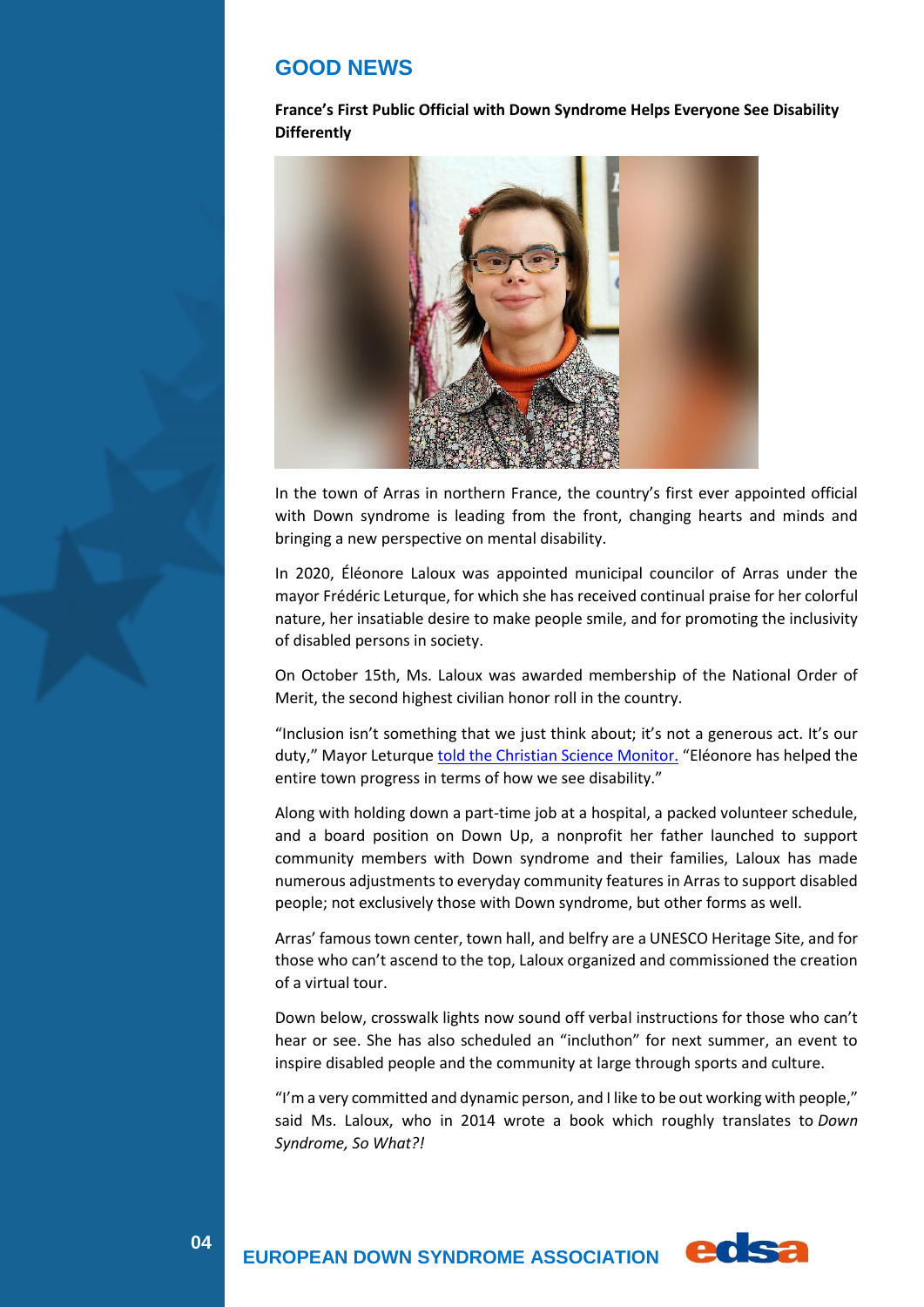Perhaps unsurprisingly, this upbeat attitude has made her a very popular figure in town and country, and she has made numerous television and other public [appearances,](https://fr.wikipedia.org/wiki/%C3%89l%C3%A9onore_Laloux#cite_note-:0-25) including alongside many national politicians and cabinet members. But her appointment is by no means a gimmick to gain support from sensitive constituents; she's made some brilliant changes in civil life.

One such accomplishment is opening Arras to a Dutch method of civil society called "the Nudge" a sort of "c'mon then," to the community to get them to treat it better. Nothing could better represent this than putting small imitation basketball hoops over public trash bins.

She's continued her activism on behalf of those with Down syndrome, with her "Friends of Eléonore," foundation, even during public life, and argues vociferously against those with a limited understanding of the capabilities of disabled persons.

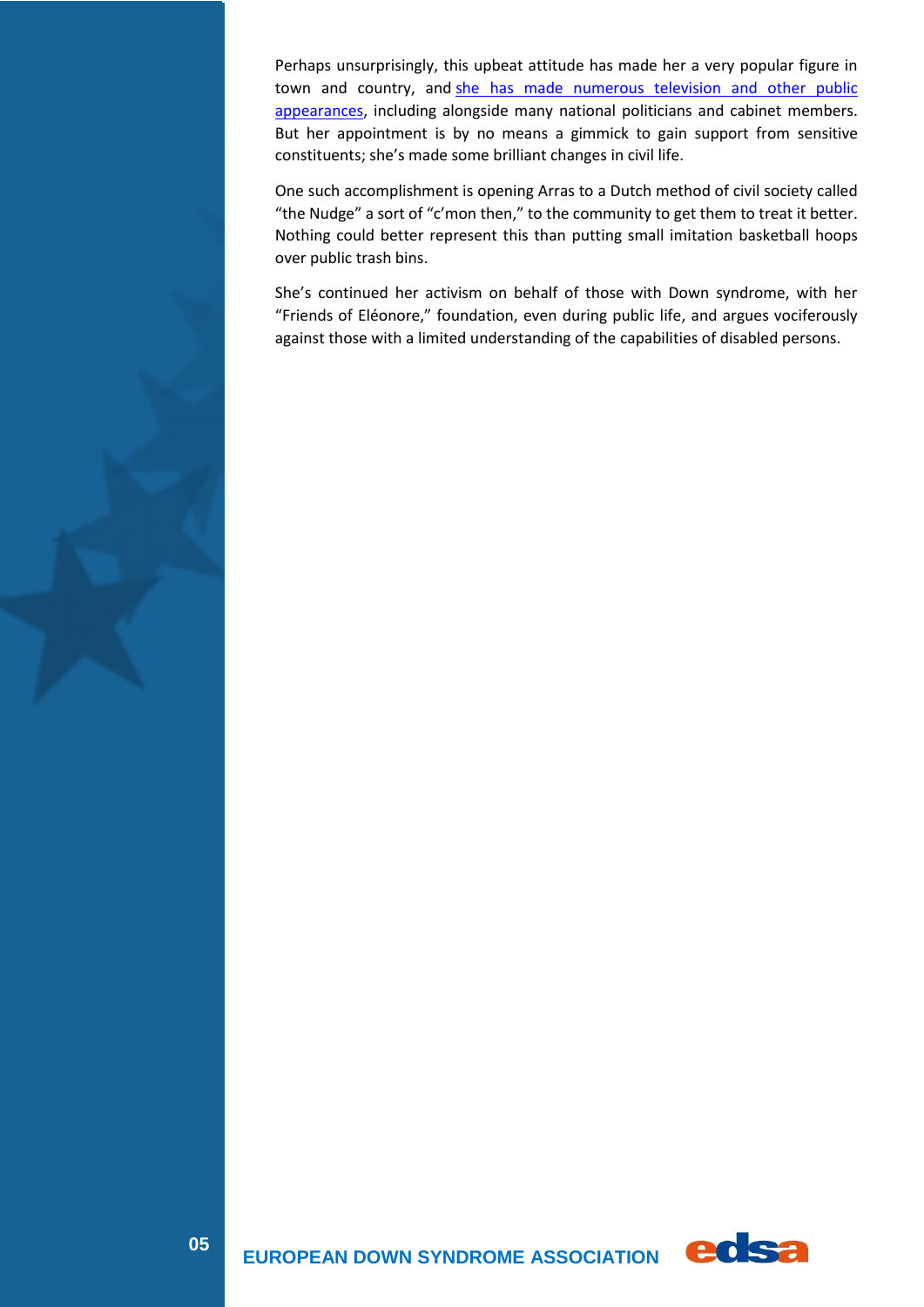#### **BOOKS REVIEW**

**Whole Child Reading:**

**A Quick-Start Guide to Teaching Students with Down Syndrome and Other Developmental Delays**



Discover the keys to teaching children and adults with Down syndrome and other developmental disabilities how to read for meaning. Written for today's busy parents and teachers, this easy-to-use guide explains how to "go in through the heart" to hook beginning and struggling readers with high-interest, individualized materials—flashcards, personal books, and modified trade books. The simple strategies described are designed to "teach to the brain" and are based on research about how we learn most easily and naturally.

The methods in the book can be adapted for learners of any age who are reading at a third grade level or below. One of the main strategies is "Fast Flash," which involves making flash cards of the words the child is learning and then showing them to him or her as quickly as possible. Another strategy is "Sandwich Style," a motivating method of alternating fun reading activities with less-fun, but equally important ones.

The crux of the instructional method described in **Whole Child Reading** is to teach the child to sight read for content before focusing on phonetics. The book emphasizes providing new or struggling readers with books that are intensely interesting to them about topics they love in order to get them excited about reading. With the help of plentiful illustrations, author Natalie Hale explains how best to motivate new readers using a combination of home-made and adapted materials.

Whether or not you have any formal teaching experience, you can easily work the reading activities described in **Whole Child Reading** into your child's routine at



 **EUROPEAN DOWN SYNDROME ASSOCIATION**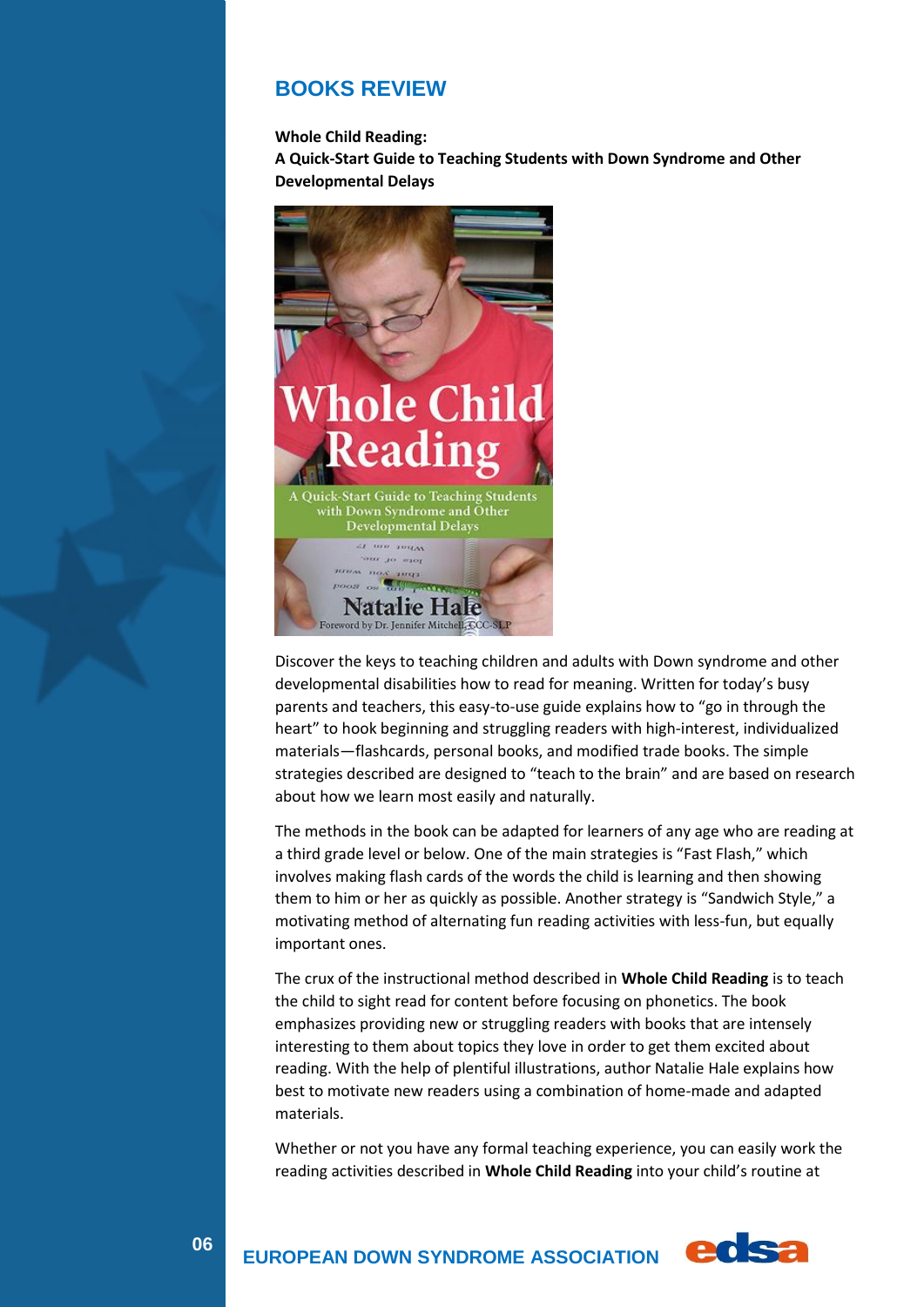home. If you have at least five minutes a day to spend on reading, you have enough time to get started using **Whole Child Reading**!

#### **Written by Natalie Hale**

[Natalie Hale](http://www.specialreads.com/) is the mother of an adult son with Down syndrome. A national speaker on the topic of teaching reading to learners with Down syndrome for the last 24 years, she founded Special Reads for Special Needs in 2000. She lives in Los Angeles and continues to travel, speak, and teach across the United States and abroad.

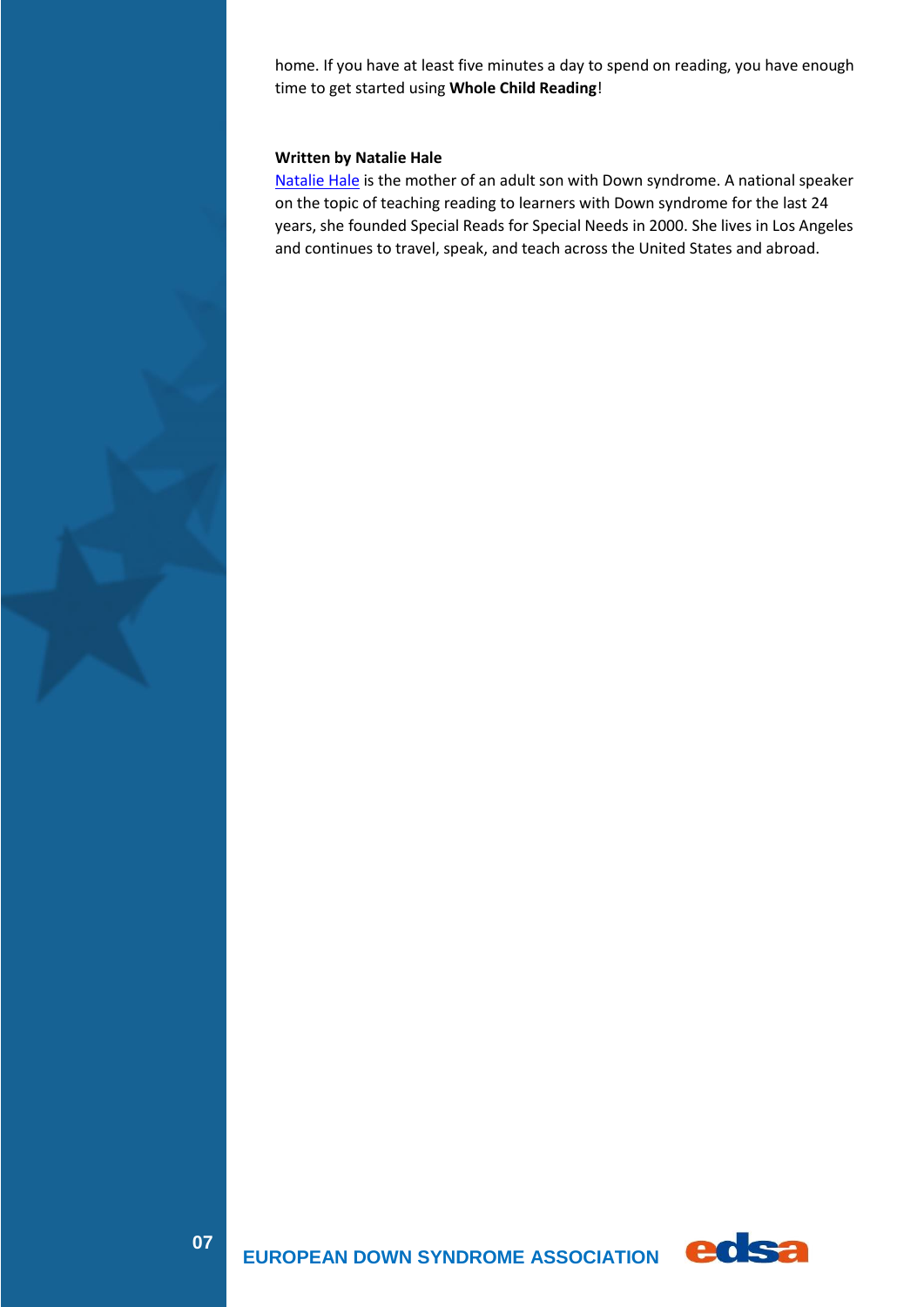### **SURVEY**



**The InCARE project will contribute to the design of a coherent and coordinated approach to the development of national long-term care policy and care services at local and regional level, by establishing socially innovative and participatory decision-making processes.**



We are collecting data on attitudes, experiences and expectations on long-term care



Join the survey[: https://lse.eu.qualtrics.com/jfe/form/SV\\_6nc3RoO51iB0Bng](https://lse.eu.qualtrics.com/jfe/form/SV_6nc3RoO51iB0Bng)

The InCARE project aims to promote participatory, innovative and integrated approaches to long-term care (LTC) policy and service development. InCARE emphasizes four key aspects for system sustainability and innovation capacity:

- Multi-stakeholder cooperation;
- Community engagement;
- Evidence based decision-making;
- Capacity building through mutual learning.

We propose social innovation in LTC should reflect the aspirations and needs of older people with functional or cognitive impairment and their caregivers, while emphasizing the role of local communities and service providers to shape care



 **EUROPEAN DOWN SYNDROME ASSOCIATION**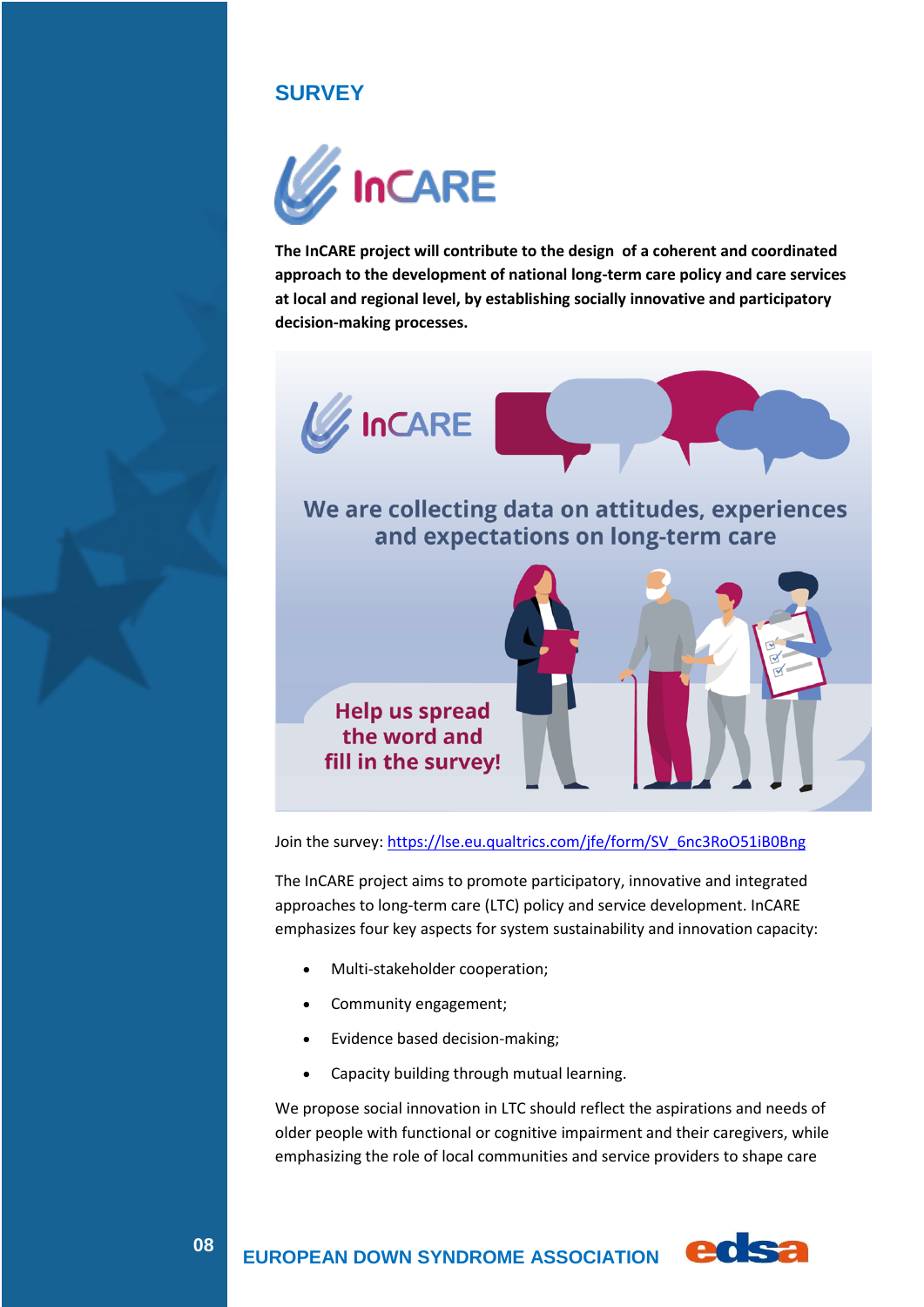service delivery in innovative ways, facilitated by national policy-level support for adapting, adopting and enhancing these initiatives.

InCARE includes two main types of activities, built around the structure of a Theory of Change process:

- 1. **Formative research** tasks in support of policy processes (creation of knowledge base; policy toolkit; participatory decision-making)
- 2. The design, implementation and evaluation of **socially innovative longterm care service pilots** in 3 European countries: Austria, North Macedonia and Spain.

InCARE will provide proof of concept for a road-map to inclusive LTC system development, promote multi-stakeholder national and international partnerships and support LTC policy processes and reforms.

Read more[: https://incare.euro.centre.org/about/](https://incare.euro.centre.org/about/)

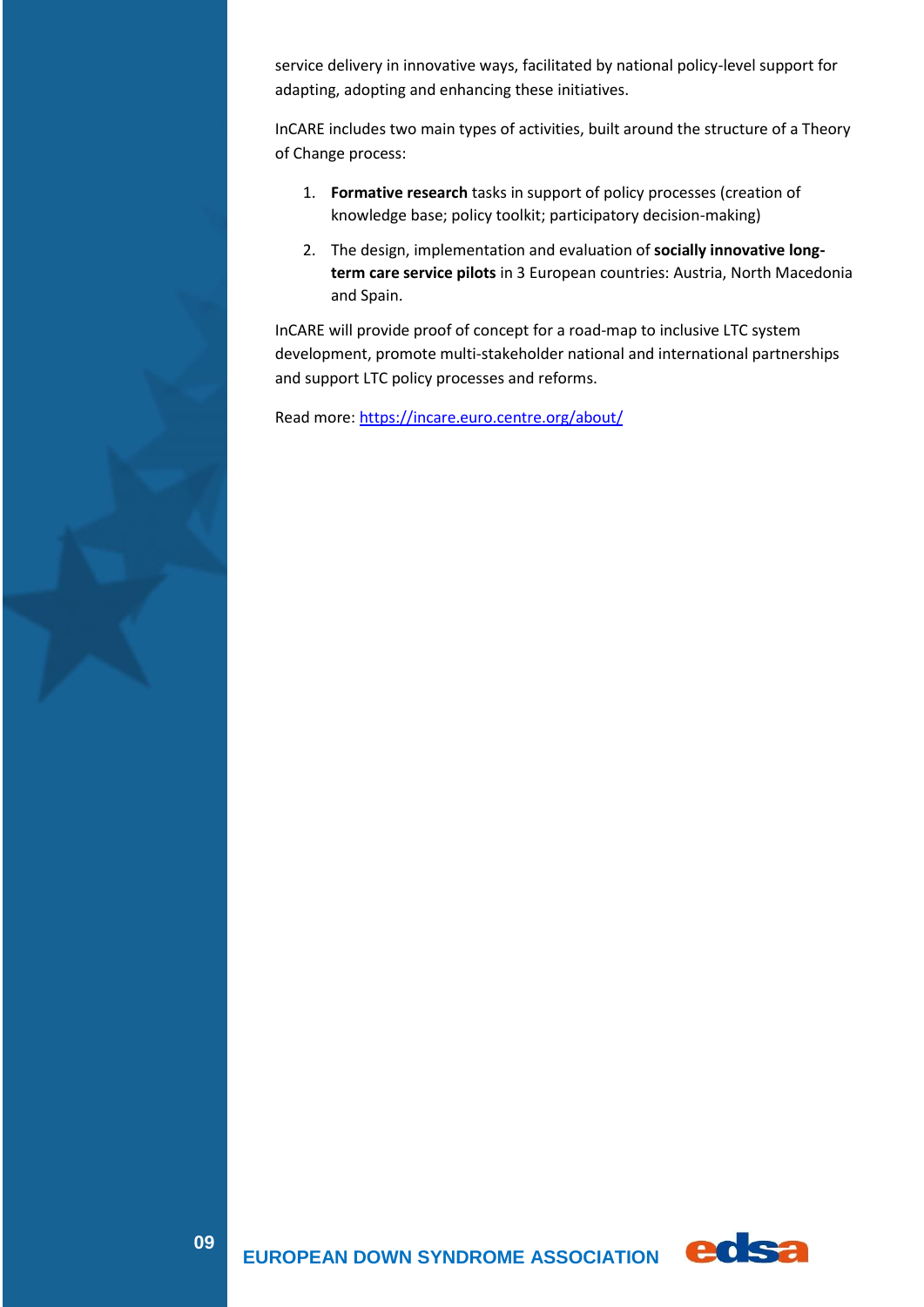### **EMOTIONAL WELLBEING**



Emotional wellbeing is about how we think and feel and how we cope with life events. It is also about how we deal with our own emotions as well as those of others.

We have produced a range of resources to help parents, supporters and people who have who have Down's syndrome to support emotional wellbeing.

We hope the resources will help people who have Down's syndrome to feel good about themselves and give them ways of coping when life is challenging.

[https://www.downs-syndrome.org.uk/about-downs-syndrome/health-and](https://www.downs-syndrome.org.uk/about-downs-syndrome/health-and-wellbeing/emotional-wellbeing/)[wellbeing/emotional-wellbeing/](https://www.downs-syndrome.org.uk/about-downs-syndrome/health-and-wellbeing/emotional-wellbeing/)



**0140**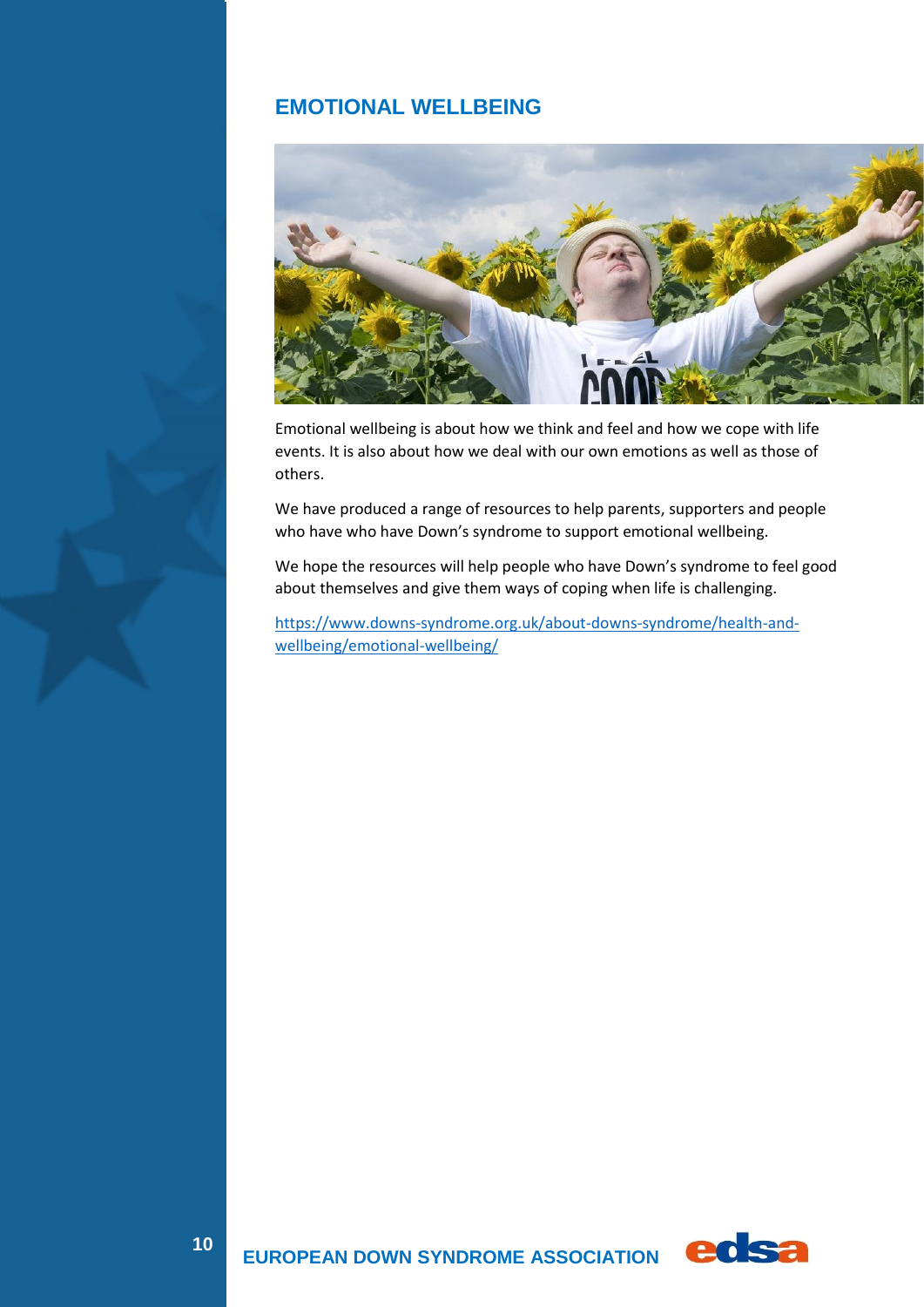#### **EU FUNDING OPPORTUNITIES**

**Erasmus+ Programme Guide**



The Erasmus+ Programme Guide is essential to understanding Erasmus+. It provides participating organisations and individuals a comprehensive list of opportunities supported by the programme.

The 2022 Programme Guide is available as an [online version,](https://erasmus-plus.ec.europa.eu/programme-guide/introduction) with a more userfriendly, accessible format to make it easier to find information, as well as a PDF [version.](https://erasmus-plus.ec.europa.eu/document/erasmus-programme-guide-2022)

#### **What is it?**

The [Erasmus+ Programme Guide \(version 1 of 24/11/2021\)](https://erasmus-plus.ec.europa.eu/sites/default/files/2021-11/2022-erasmusplus-programme-guide.pdf) is an integral part of the [2022 Erasmus+ Call for Proposals,](https://eur-lex.europa.eu/legal-content/EN/TXT/?uri=OJ%3AJOC_2021_473_R_0009&qid=1637738792217) published on 24/11/2021.

Organisations and institutions seeking funding in the framework of this call must comply with the conditions for participation and funding expressed in this Guide.

The document provides information on

- the priorities of the programme
- the actions supported
- the funding available for different actions
- detailed information on participation

#### **How to apply?**

Organisations are invited to submit applications online to the [National Agency](https://erasmus-plus.ec.europa.eu/national-agencies) in the relevant country, via the **Erasmus+** forms website, or to the **European Education** [and Culture Executive Agency.](https://www.eacea.ec.europa.eu/grants/how-get-grant_en)

For actions managed by the European Education and Culture Executive Agency (EACEA), the relevant documents by action are open for submission on the [Funding](https://ec.europa.eu/info/funding-tenders/opportunities/portal/screen/home)  [and Tender Opportunities Portal.](https://ec.europa.eu/info/funding-tenders/opportunities/portal/screen/home)

**Individuals seeking to apply should contact their organisation, institution, or educational establishment.**

#### **Where to find out more?**

Organisations seeking further information on the process can contact their [National](https://erasmus-plus.ec.europa.eu/national-agencies)  [Agency,](https://erasmus-plus.ec.europa.eu/national-agencies) [National Office](https://erasmus-plus.ec.europa.eu/national-erasmus-offices) or the European Education and [Culture Executive Agency](https://www.eacea.ec.europa.eu/contacts/erasmus_en) in Brussels.

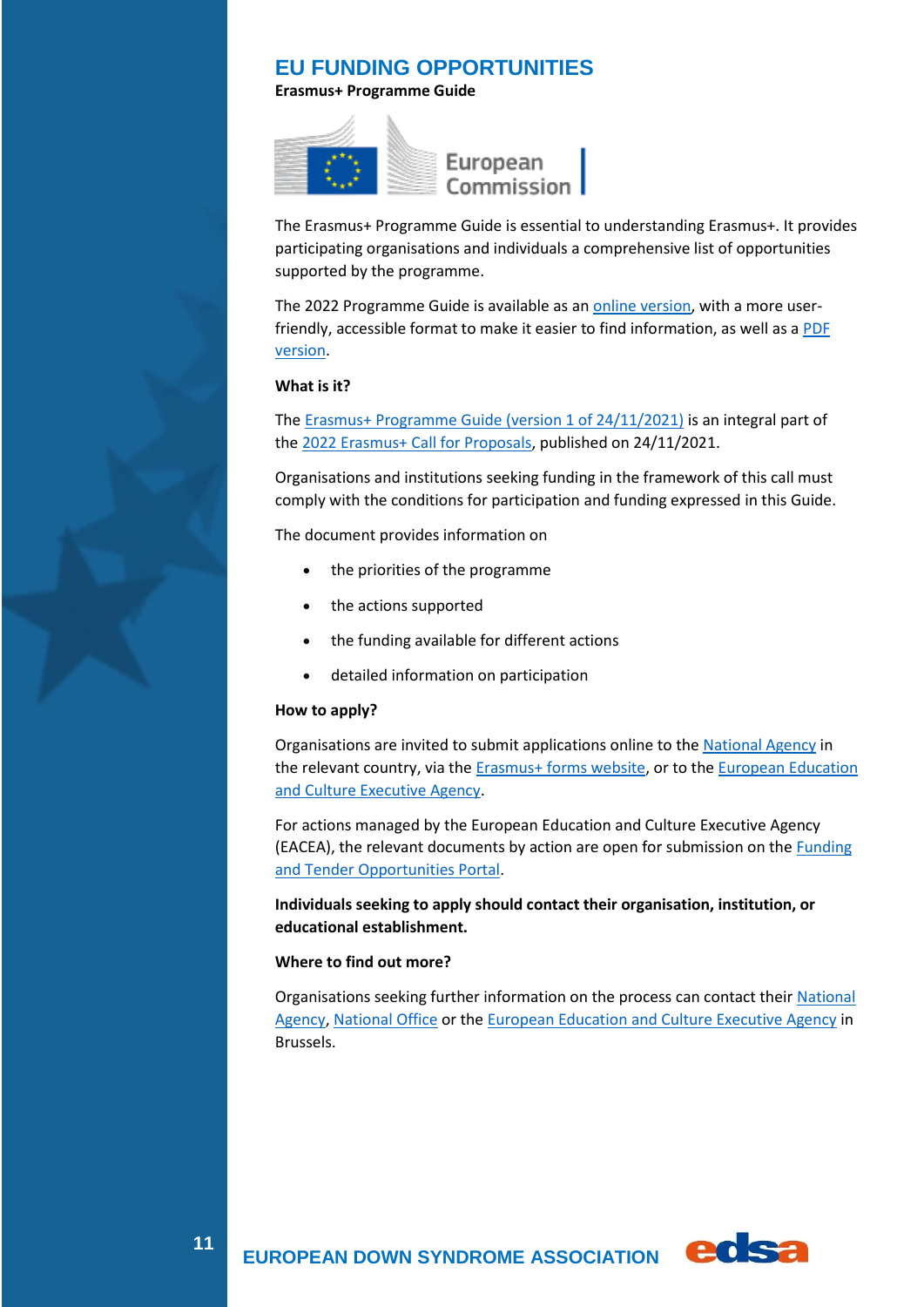#### **NEWS FROM EDSA MEMBERS**

**UKRAINIAN DOWN SYNDROME ORGANIZATION**



## **Creating a new future**

Ukrainian Down Syndrome Organization with the support of the Ukrainian Cultural Foundation conducted an information campaign "Music is important. Music is possible." Its purpose is to inform society about the capabilities and talents of children with Down syndrome.

An experimental music art-therapeutic online group worked as part of the information campaign. It involved 16 children – those are children with Down syndrome and their siblings. The youngest member of the group is 4 years old, the oldest ones are 14. Classes were joined by children from different regions of Ukraine (except Kyiv and the region): Ternopil, Nikopol (Dnipropetrovsk region), Arbuzynka (Mykolaiv region) and Poltava. Psychologist Yulia Holovata, correctional teacher Olga Lisnenko, music teachers Valeria Brovko-Divyna and Yulia Myronchuk worked with the children.

In addition, as part of the campaign, Valeria Brovko-Divina, a music teacher at Down Syndrome Organization, wrote pedagogical recommendations for music lessons for children with Down syndrome. Psychologist Yuliya Holovata and correctional teacher Olga Lisnenko were consultants during the writing of the manual.

This guide will be useful for both music teachers and those who want to do music with children with the syndrome. It is written in accessible, simple language, so no special education is required to use it. These materials are valuable primarily because they have been written by teachers who have been working with children with Down syndrome for more than 10 years. They summarized all their experience and included it in this manual. Equally important is the fact that professionals have experience of the online work, so the manual is relevant in today's environment. The manual is in free access!

Link for the manual — [http://downsyndrome.org.ua/wp](http://downsyndrome.org.ua/wp-content/uploads/2017/10/Znajomstvo-ditej-iz-sindromom-Dauna-z-muzikuvannyam.pdf)[content/uploads/2017/10/Znajomstvo-ditej-iz-sindromom-Dauna-z](http://downsyndrome.org.ua/wp-content/uploads/2017/10/Znajomstvo-ditej-iz-sindromom-Dauna-z-muzikuvannyam.pdf)[muzikuvannyam.pdf](http://downsyndrome.org.ua/wp-content/uploads/2017/10/Znajomstvo-ditej-iz-sindromom-Dauna-z-muzikuvannyam.pdf)

The project "Music is important. Music is possible" is the information campaign, so special attention was paid to informing the public about the possibilities and talents of people with Down syndrome to make music, and take it seriously. In order to convey these messages to as many people as possible, the project actively collaborated with the media – TV episodes, radio broadcasts, articles in online

**12**

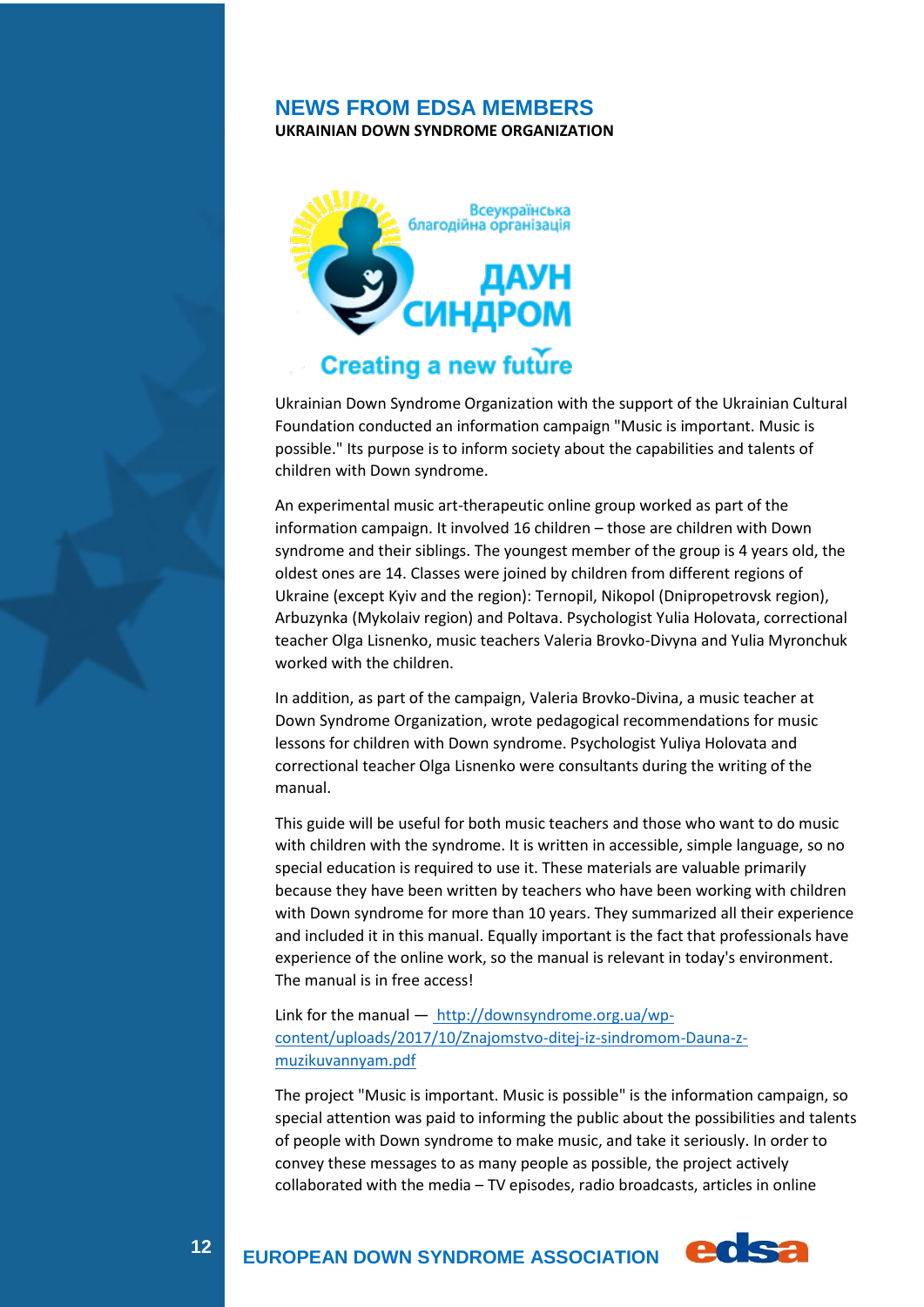publications, interviews. In addition, 2 social videos were created. One of them has already been viewed on social media by more than 300,000 people, and the other has been broadcast on 25 TV channels, including both central and regional ones.

Link for the vide[o Facebook](https://www.facebook.com/downsyndrome.org.ua/videos/543761253371767) [/ YouTube.](https://youtu.be/80ktlG-Bq_8)

Another channel for spreading important messages was [social posters,](https://drive.google.com/file/d/1Kubaf_s1Nx2h4ZN8_p4mmEnjtIXQy5VO/view?usp=sharing) which could be seen by over than 1 million residents of 26 Ukrainian cities.

Group classes, interaction with the media, the process of creating a social video, stories of children and adolescents with Down syndrome, who are engaged in music, – such topics were actively covered on our social media pages – Facebook and Instagram. After all, it was important to convey to the whole society that children with Down syndrome have the creative potential and all the talents to make music. That they are like other children in their ability to make music. The creators of the project can confidently say that during its implementation they discovered a lot of new things and, judging by the comments and feedback of those who followed the project, they also made their discoveries.

The global goal of such projects is to overcome all the prejudices in society about the abilities of children with Down syndrome.